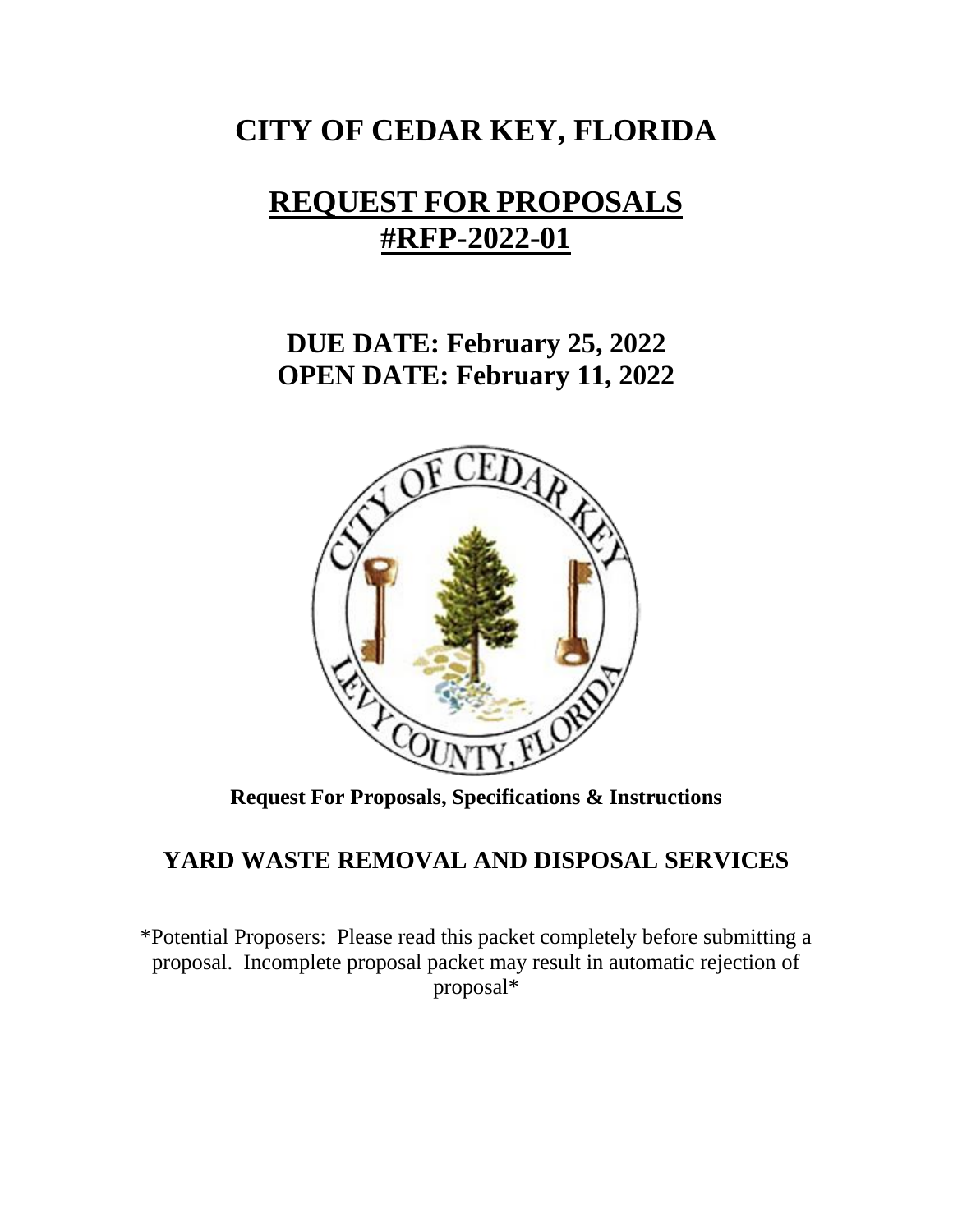### **REQUEST FOR PROPOSALS RFP-2022-01**

# **SCOPE OF WORK AND SPECIFICATIONS**

The scope of work and specifications for this RFP shall be as follows:

#### 1.0 **GENERAL.**

1.1. The purpose of a Contract awarded pursuant to this RFP is to remove, reduce and dispose of all yard waste generated debris from City and private property within the City. The Contract is to cover handling, processing and disposal of yard waste debris from curbside to final disposal.

#### 2.0 **SERVICES.**

- 2.1 **Yard Waste** means vegetative waste resulting from landscaping maintenance and includes, but is not limited to, materials such as tree and shrub trimmings, grass clippings, palm fronds, and leaves generated by the City and residents.
- 2.2 Once monthly  $-2<sup>nd</sup>$  Tuesday of each month
- 2.3 Contractors shall note that a portion of the project will occur in residential areas. Contractors should exercise due care to minimize any damages to trees, shrubs, landscaping and general property. The Contractor shall repair any damages caused by the Contractor's equipment in a timely manner. The debris work area shall be left clear of debris and clean, as reasonably and practical under the conditions of the work order governing the applicable services being provided.
- 2.4 The Contractor shall use equipment and perform work in a manner to prevent damages to infrastructure facilities and adjacent right-of-ways, including all landscaped areas. No tracked equipment shall be allowed in residential areas unless approved by the City. All loading equipment shall be required to operate from the street/road using buckets and/or boom and grapple devices to remove and load the debris.
- 2.5 The City reserves the right to inspect any site, verify quantities and review operations at any time.
- 2.6 All work shall be accomplished in a safe manner in accordance with OSHA Safety Standards.
- 2.7 Debris may be reduced by mechanical means using chippers, grinders, or shredders if approved by the City. The storage area and processing area for the debris reduction operation shall be designated by the City based upon the site opportunities and constraints. The size of the debris pile allowed at the designated location shall be specified prior to the start of debris reduction. All reduced debris to be removed by Contractor.